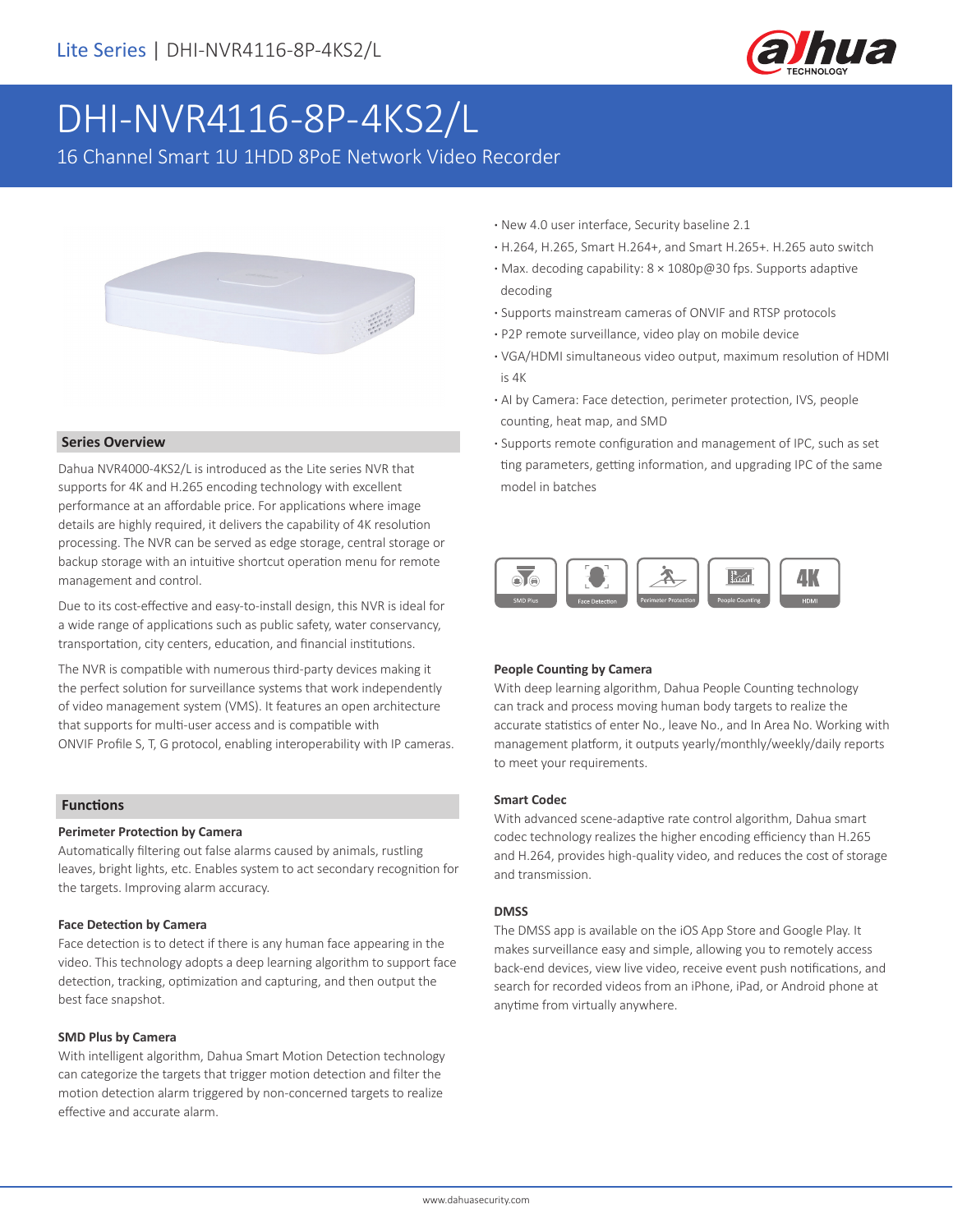# Lite Series | DHI-NVR4116-8P-4KS2/L

# **Technical Specification**

| System                         |                                                                                                                                                                                                   |  |  |
|--------------------------------|---------------------------------------------------------------------------------------------------------------------------------------------------------------------------------------------------|--|--|
| <b>Main Processor</b>          | Industrial-grade embedded processor                                                                                                                                                               |  |  |
| OS                             | <b>Embedded Linux</b>                                                                                                                                                                             |  |  |
| <b>Operation Interface</b>     | Web/operating in local GUI                                                                                                                                                                        |  |  |
| Perimeter Protection by Camera |                                                                                                                                                                                                   |  |  |
| Performance                    | 8 channels                                                                                                                                                                                        |  |  |
| AI Search                      | Search for pictures by channel, time and event type                                                                                                                                               |  |  |
| Face Detection by Camera       |                                                                                                                                                                                                   |  |  |
| Performance                    | 4 channels                                                                                                                                                                                        |  |  |
| <b>Face Attributes</b>         | 6 attributes: Gender, age, glasses, expression, mouth<br>mask, and beard                                                                                                                          |  |  |
| AI Search                      | Search for pictures by channel, time and face attributes                                                                                                                                          |  |  |
| SMD Plus by Camera             |                                                                                                                                                                                                   |  |  |
| Performance                    | 12 channels                                                                                                                                                                                       |  |  |
| AI Search                      | Search by target classification (human, vehicle)                                                                                                                                                  |  |  |
| Video                          |                                                                                                                                                                                                   |  |  |
| <b>Access Channel</b>          | 16                                                                                                                                                                                                |  |  |
| <b>Network Bandwidth</b>       | Access: 80 Mbps; Storage: 80 Mbps; Forward: 60 Mbps                                                                                                                                               |  |  |
| Resolution                     | 8MP; 6MP; 5MP; 4MP; 3MP; 1080p; 720p; D1                                                                                                                                                          |  |  |
| <b>Decoding Capability</b>     | 8 × 1080p@30 fps                                                                                                                                                                                  |  |  |
| Video Output                   | 1 × VGA output, 1 × HDMI output, supports<br>simultaneous video sources output for VGA and HDMI                                                                                                   |  |  |
| Multi-screen Display           | 1, 4, 8, 9, 16 views                                                                                                                                                                              |  |  |
| Third-party Camera<br>Access   | ONVIF; RTSP                                                                                                                                                                                       |  |  |
| Compression                    |                                                                                                                                                                                                   |  |  |
| Video                          | Smart H.265/H.265/Smart H.264/H.264/MJPEG                                                                                                                                                         |  |  |
| Audio                          | PCM/G711A/G711U/G726/AAC                                                                                                                                                                          |  |  |
| Network                        |                                                                                                                                                                                                   |  |  |
| Network Protocol               | HTTP; HTTPS; TCP/IP; IPv4/IPv6; UPnP; SNMP; RTSP;<br>UDP; SMTP; NTP; DHCP; DNS; IP Filter; DDNS; FTP; Alarm<br>Server; IP Search (Support Dahua IP camera; DVR; NVS;<br>etc.); P2P; auto register |  |  |
| Mobile Phone Access            | Android; iOS                                                                                                                                                                                      |  |  |
| Interoperability               | ONVIF(profile T/S/G); CGI; SDK                                                                                                                                                                    |  |  |
| <b>Browser</b>                 | Chrome; IE9 or later; firefox                                                                                                                                                                     |  |  |
| Record Playback                |                                                                                                                                                                                                   |  |  |
| Multi-channel Playback         | Up to 16 channels for playback                                                                                                                                                                    |  |  |
| <b>Record Mode</b>             | Manual record; alarm recording; SMD recording; smart<br>recording                                                                                                                                 |  |  |
| Storage                        | Local HDD; network                                                                                                                                                                                |  |  |

Backup USB storage device

| Playback Function           | 1. Play/pause/stop/slow/quick/backward/by frame<br>2. Full screen, backup (video clip/file), partial zoom in,<br>and audio on/off |  |
|-----------------------------|-----------------------------------------------------------------------------------------------------------------------------------|--|
| Storage                     |                                                                                                                                   |  |
| Disk Group                  | Yes                                                                                                                               |  |
| Alarm                       |                                                                                                                                   |  |
| General Alarm               | Motion detection, privacy masking, video loss, scene<br>changing, PIR alarm, IPC external alarm                                   |  |
| Anomaly Alarm               | Camera disconnection, storage error, disk full, IP conflict,<br>MAC conflict, login locked, and cybersecurity exception           |  |
| Intelligent Alarm           | Face detection, perimeter protection (intrusion and<br>tripwire), IVS, people counting, heat map, and SMD<br>alarms               |  |
| Alarm Linkage               | Recording, snapshot, audio, buzzer, log, preset, and<br>email                                                                     |  |
| External Port               |                                                                                                                                   |  |
| Audio Input                 | $1 \times$ RCA input                                                                                                              |  |
| Audio Output                | $1 \times$ RCA output                                                                                                             |  |
| HDD                         | 1 SATA III ports, up to 10 TB for a single HDD. The<br>maximum HDD capacity varies with environment<br>temperature                |  |
| USB                         | $2 (2 \times back USB2.0)$                                                                                                        |  |
| HDMI                        | 1 (supports up to 4K resolution output)                                                                                           |  |
| VGA                         | $\mathbf{1}$                                                                                                                      |  |
| Network                     | $1 \times R$ J-45, 10/100 Mbps self-adaptive Ethernet port                                                                        |  |
| PoE                         | 8                                                                                                                                 |  |
| General Parameter           |                                                                                                                                   |  |
| Power Supply                | DC48V/53V, 2A/1.8A                                                                                                                |  |
| Power Consumption           | < 10 W (HDD not included, idling)<br>Total output power of PoE is 72W, the maximum output<br>power of a single port is 25.5W      |  |
| Net Weight                  | 0.70 kg (1.54 lb)                                                                                                                 |  |
| <b>Gross Weight</b>         | 1.80 kg (3.97 lb)                                                                                                                 |  |
| <b>Product Dimensions</b>   | 270 mm × 206.5 mm × 47.5 mm (10.63" × 8.13" × 1.87")<br>$(W \times L \times H)$                                                   |  |
| Package Dimensions          | 96 mm × 427 mm × 262 mm (3.78" × 16.81" × 10.31")<br>$(W \times L \times H)$                                                      |  |
| <b>Operating Conditions</b> | $-10$ °C to +50 °C (+10 °F to +122 °F)                                                                                            |  |
| <b>Storage Conditions</b>   | 0 °C to +40 °C (32 °F to 104 °F)                                                                                                  |  |
| Operating Humidity          | 10%~93%                                                                                                                           |  |
| Storage Humidity            | 30%~85%                                                                                                                           |  |
| Operating Altitude          | 3000 m (9842.52 ft)                                                                                                               |  |
| Installation                | Desktop mounted                                                                                                                   |  |
| Certifications              | CE: EN62368-1; EN55032,EN55024, EN55035, EN61000-<br>3-2, EN61000-3-3 EN50130-4<br>FCC: Part 15 Subpart B                         |  |